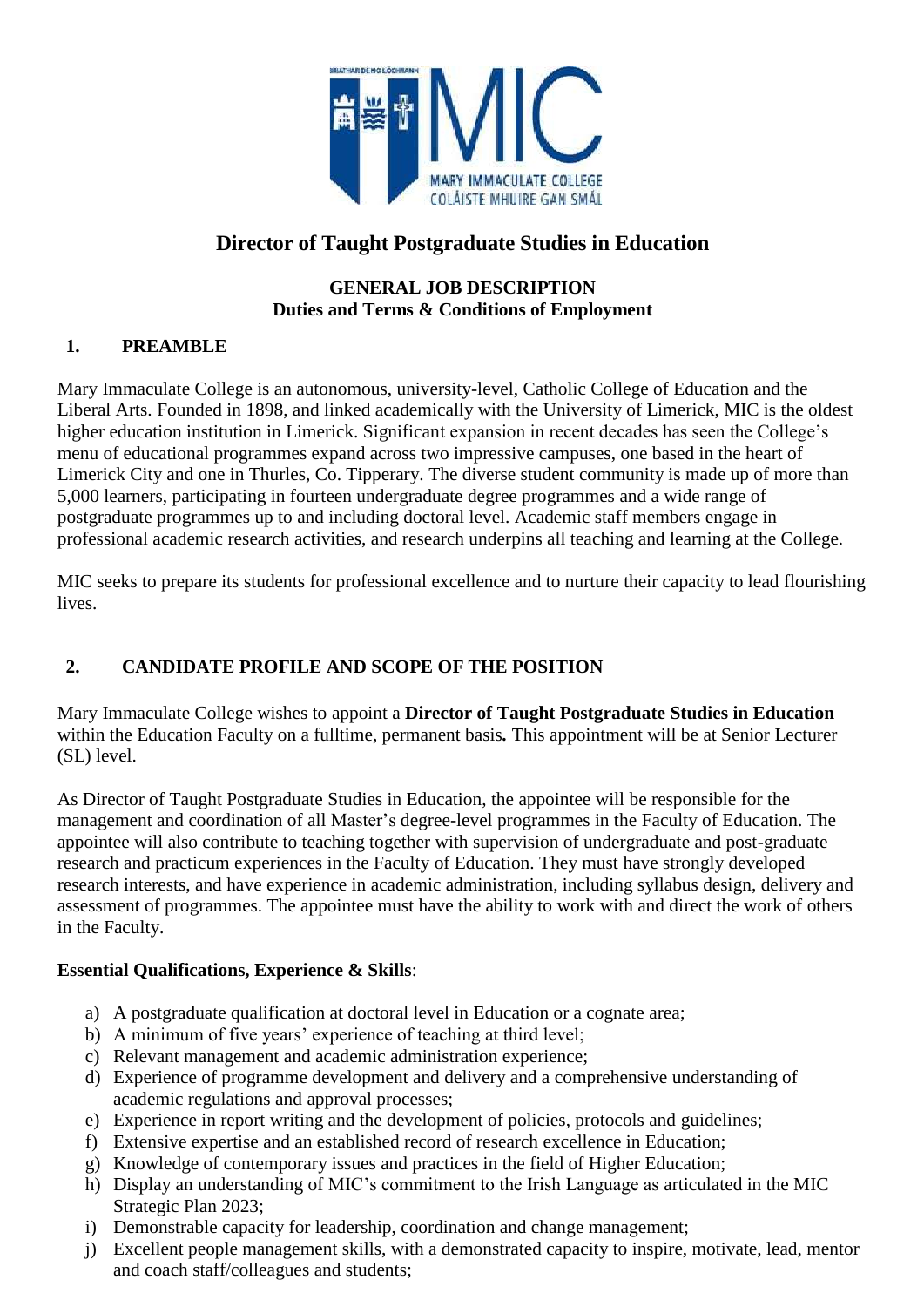- k) Expertise in on-line education, blended, distance and flexible learning routes;
- l) Excellent organisational, and time management skills;
- m) Hold a vision for the future development of postgraduate programmes in the Faculty of Education.

*Please note that current government policy may have implications for the re-employment of applicants who are currently in receipt of a public sector pension.*

# **3. JOB DESCRIPTION**

### **Reporting Relationship**

The appointee will carry out the duties of Director of Taught Postgraduate Studies in Education under the general direction of the Dean of Education to whom they report and to whom they are responsible to for the performance of these duties in the first instance. The appointee will also report as requested to the President, the Vice-President Academic Affairs, as well as to such other College Officers as the President may designate from time to time. The appointee will also continue to report to the Head of the Department in which they hold their substantive post.

The appointee will liaise with the Heads of Departments, Course Leaders / Coordinators, Postgraduate Supervisors and other College personnel and with relevant College bodies in carrying out the duties attaching to the position. In the case of there being a crossover in terms of the duties and responsibilities, the College President will adjudicate on same.

The reporting relationship may be subject to review from time-to-time, in line with service needs and developments in the College.

### **Duties and Responsibilities**

- Overall advisory role for all Master degree-level programmes in relation to academic regulations and module availability;
- Specific management and co-ordination role for the Masters of Education (MEd) programme;
- Responsible for the overall management and development of taught post-graduate programmes, including the Teastas i dTeagasc Ábharbhunaithe (TTA) san Iarbhunscolaíocht Lán-Ghaeilge agus Ghaeltachta programme and the M. Oid. san Oideachas Lán-Ghaeilge agus Gaeltachta;
- Adopting a leadership and co-ordination role in the development of on-line Master-degree level modules across Masters' programmes in the Faculty of Education;
- Working with relevant assigned administrative staff in relation to the administrative duties stemming from the Med programme;
- Managing the processing of the MEd programme Research Ethics Processes;
- Managing the external examination process for the MEd programme;
- Liaising with relevant internal and external Faculty of Education Staff in relation to the management and delivery of programme modules;
- Managing and co-ordinating any proposed programme re-structuring;
- Managing the assignment of dissertation supervisors for the M.Ed. programme across the Faculty of Education;
- Liaising internally with relevant offices, including the Research and Graduate School Office; the Assistant Dean (Academic Affairs) Education; relevant departments in the Faculty of Education and relevant professional services in the College;
- Leading the development of new Master-programmes in collaboration and consultation with the Faculty of Education;
- Liaising externally with relevant external stakeholders;
- Responding to queries from present and prospective students in relation to Master degree-level programmes;
- Liaising with, and supporting Strategic Communications and Marketing;
- Liaising with PhD programme co-ordinators;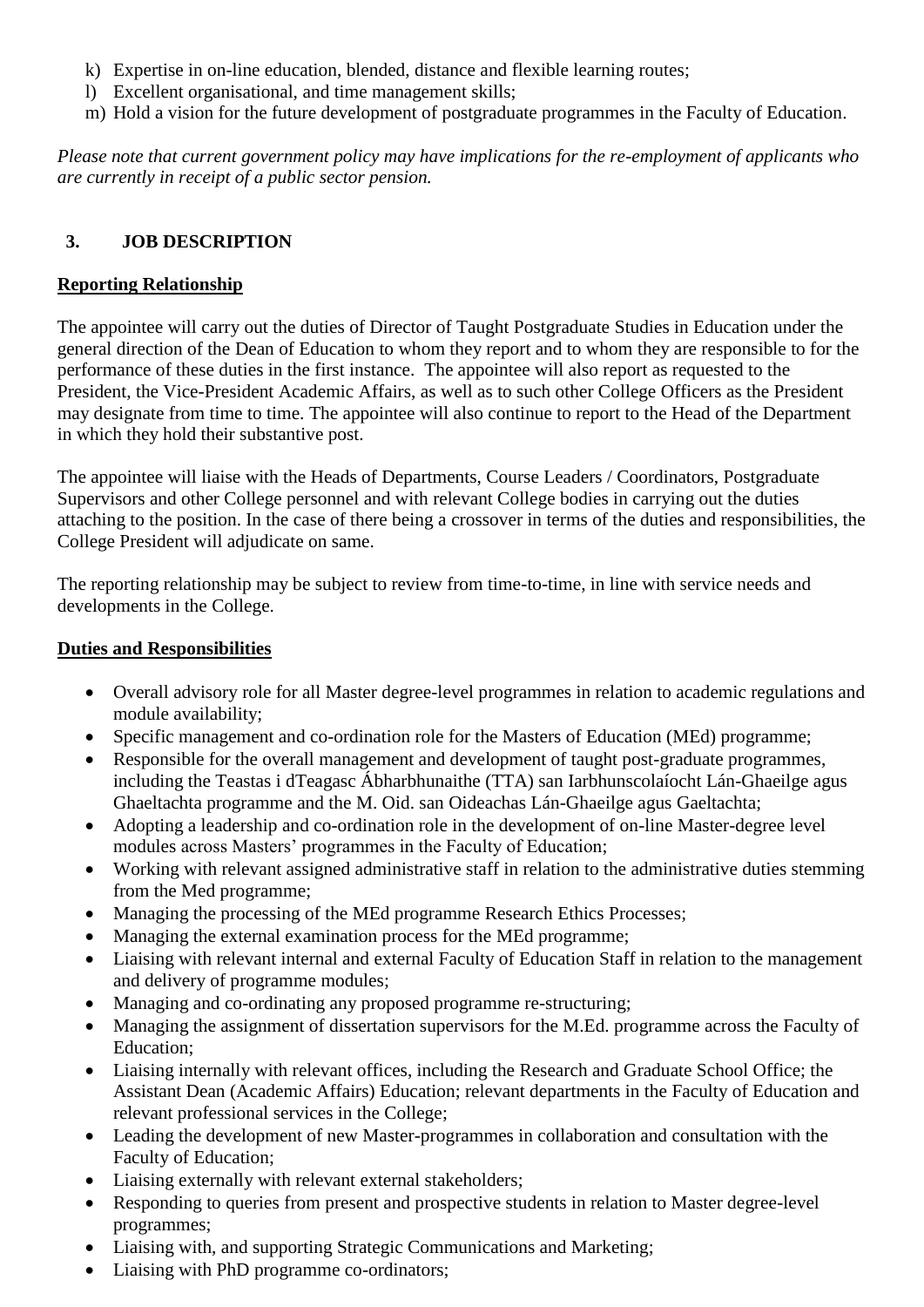- Adopting a central role in the organisation of Open Days;
- Adopting a line-management role for staff assigned to post-graduate programmes in the Faculty of Education as required;
- Cultivating and developing links with the Research and Graduate School in relation to post-graduate programmes and research opportunities in the Faculty of Education;
- Contributing to teaching in the Faculty of Education;
- Contributing to undergraduate and post-graduate research supervision in the Faculty of Education.
- Contributing to practicum supervision in the Faculty of Education;
- Other duties as allocated by the Dean of Education and Head of Dept.

Duties pertaining to the post are broadly defined and the list of duties and responsibilities is not exhaustive. The performance of the entire list of duties is not necessarily confined to any one individual and the appointee will be required to function in a flexible and collegial manner. The College retains the right to assign new duties and/or to re-assign staff to other areas of the College, in response to service needs.

### **4. TERMS AND CONDITIONS OF EMPLOYMENT**

### **General**

All persons employed will sign an appropriate contract, which will contain terms and conditions of the employment. A job description is given to all applicants for employment and this will form part of the contract documentation.

### **Place of Work**

The appointee's primary place of work will be Mary Immaculate College, Limerick while there may be an occasional requirement to deliver programmes on our Thurles campus. The College reserves the right to require the appointee to work from any other location. It is a requirement of the College that the appointee must reside within a commutable distance of the College.

#### **Exclusivity of Service and Outside Work**

The person appointed will be required to devote their full-time attention and abilities to their duties during their working hours in the College and to act in the best interest of the College at all times. Therefore, for as long as the successful applicant is working in the College, they may not, without the prior written consent of the College, be actively engaged or concerned in any way, either directly or indirectly, in any other business or undertaking where this is or is likely to be in conflict with the College's interests or the performance of the duties that the person has been employed for.

Apart from the occasional giving of lectures elsewhere, the writing of books and occasional literary materials, the appointee will not, during their tenure of office, undertake paid outside work unless they have received the permission of Vice President Academic Affairs (VPAA) to undertake such work on the terms and conditions as agreed for the particular undertaking in question. In every case, it is the duty of the appointee to seek in writing the prior permission of the VPAA. It is also the duty, in every case, of the appointee to inform the person or body for whom the work is being undertaken, that the work is being conducted in a private capacity and that the College cannot in any circumstances be responsible for such work.

#### **Probationary Period**

The appointment is subject to satisfactory completion of the standard 9 month probationary period. The probationary period may be extended at the discretion of the College but will not in any case exceed 11 months. Absences during the period of probation will extend the probationary period. Performance and conduct during the probationary period will be monitored through a process of assessment meetings. Termination of employment during the probationary period, for any reason or no reason, will be at the discretion of the College. The disciplinary procedure will not apply to a dismissal during probation where the probationary employee has been employed by MIC for less than 12 months.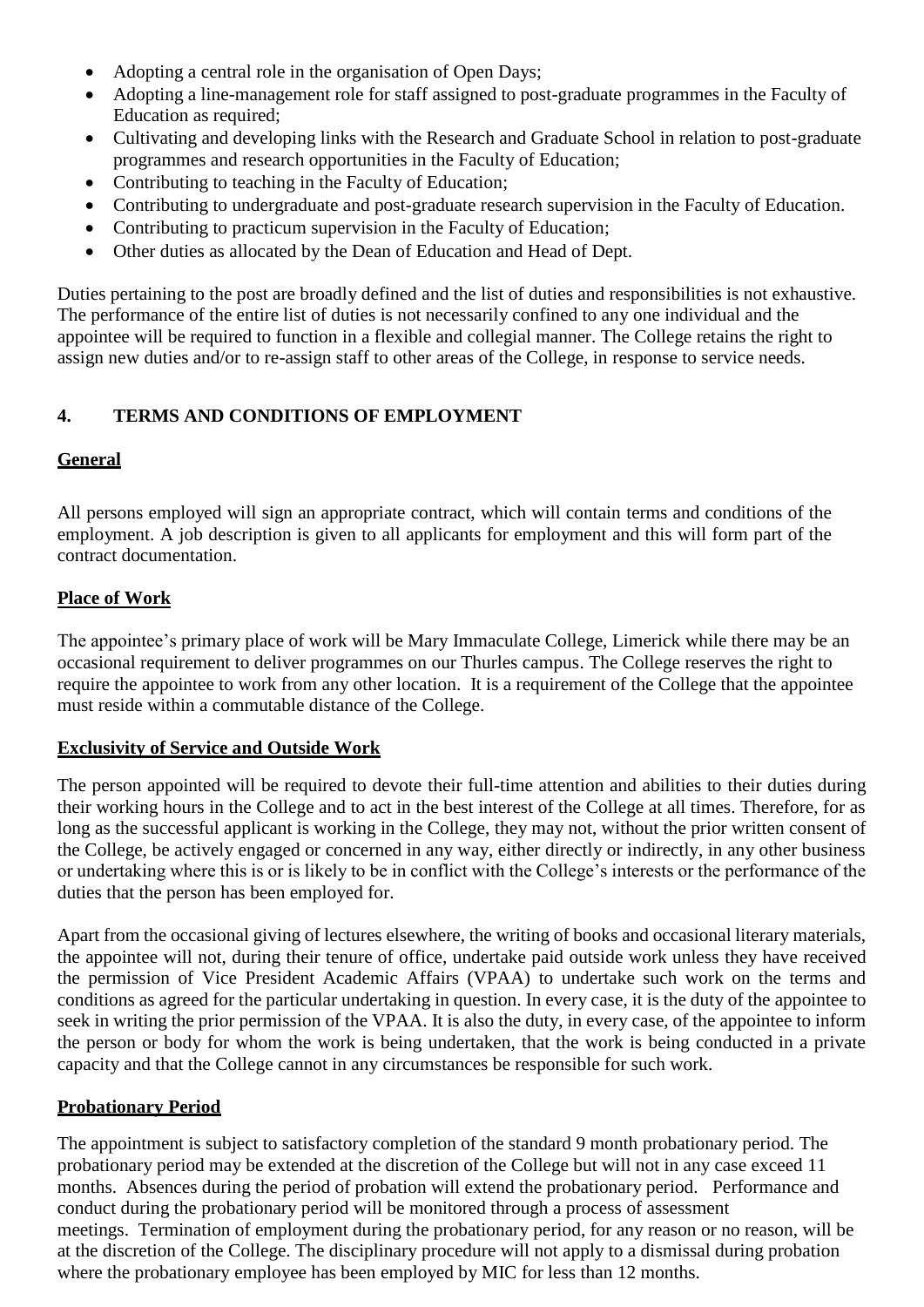### **Hours of Attendance**

The normal working week is 39 hours per week or 7.8 hours per day, Monday to Friday. The appointee is expected to be habitually present and available to staff and students alike during normal College hours, Monday to Friday. The appointee may be required to work occasional evenings and weekends.

Academic staff members are required to supply students with an MIC e-mail address at which they can be contacted. They must also provide the College Authorities with a telephone number at which he/she may be contacted during non-semester times. However, under no circumstances will contact telephone numbers to given to students by College Authorities.

### **Salary**

The Salary scale for this position has been approved by the Department of Further and Higher Education, Research, Innovation and Science and the Higher Education Authority in line with Government Policy on Public Sector remuneration. The appointment will be made on the salary scale at a point in line with current Government Pay Policy. In keeping with all other branches of the Civil and Public Service, individual bargaining for salary increases is not allowed. New entrants to the Civil or Public Sector, as defined in Circular 18/2010, will commence on the first point of the salary scale.

With effect from 1<sup>st</sup> February 2022, the annual salary scale for Senior Lecturer is:

 $\epsilon$ 74,029;  $\epsilon$ 76,967;  $\epsilon$ 79,913;  $\epsilon$ 82,869;  $\epsilon$ 85,795;  $\epsilon$ 88,750;  $\epsilon$ 91,695;  $\epsilon$ 94,640;  $\epsilon$ 97,580 (9 points).

Salary will be paid on a monthly basis on the 25th of each month, or the previous Friday if 25<sup>th</sup> falls on a weekend, using the Paypath facility. Payment of salaries and wages are subject to statutory deductions, i.e. Income Tax (PAYE), Superannuation Contributions, Pay Related Social Insurance (PRSI) and Universal Social Charge (USC)

#### **Superannuation**

New entrants appointed will be required to participate in the Single Public Service Pension Scheme and pay Superannuation contributions at the appropriate rates in accordance with the provisions of the Public Service Pensions (Single Scheme and Other Provisions) Act, 2012. Details of this scheme can be obtained from the College's website.

All other eligible appointees are automatically included in the Colleges' of Education Pension Scheme on taking up appointment. In compliance with the Colleges of Education Pension Scheme, deductions amounting to 6.5% are made from salary. Details of the regulations concerning the Colleges' of Education Pension Scheme may be obtained from the College's Human Resources Office.

The appointee will be required to pay Additional Superannuation Contribution (ASC) under the provisions of the Public Service and Pensions Act 2017.

Appointees who commenced employment in the public service between 1st April 2004 and 31st December 2012 and have not had a break in employment of greater than 6 months will have no mandatory retirement age. All other appointees will have a mandatory retirement age of 70.

Staff who are not eligible for membership of the Colleges' of Education Pension Scheme or the Single Public Service Pension Scheme may avail of a PRSA (Personal Retirement Savings Account). A designated PRSA provider has been nominated by the College and staff who are not eligible for membership of the aforementioned schemes should contact the Finance Office for further information on PRSA.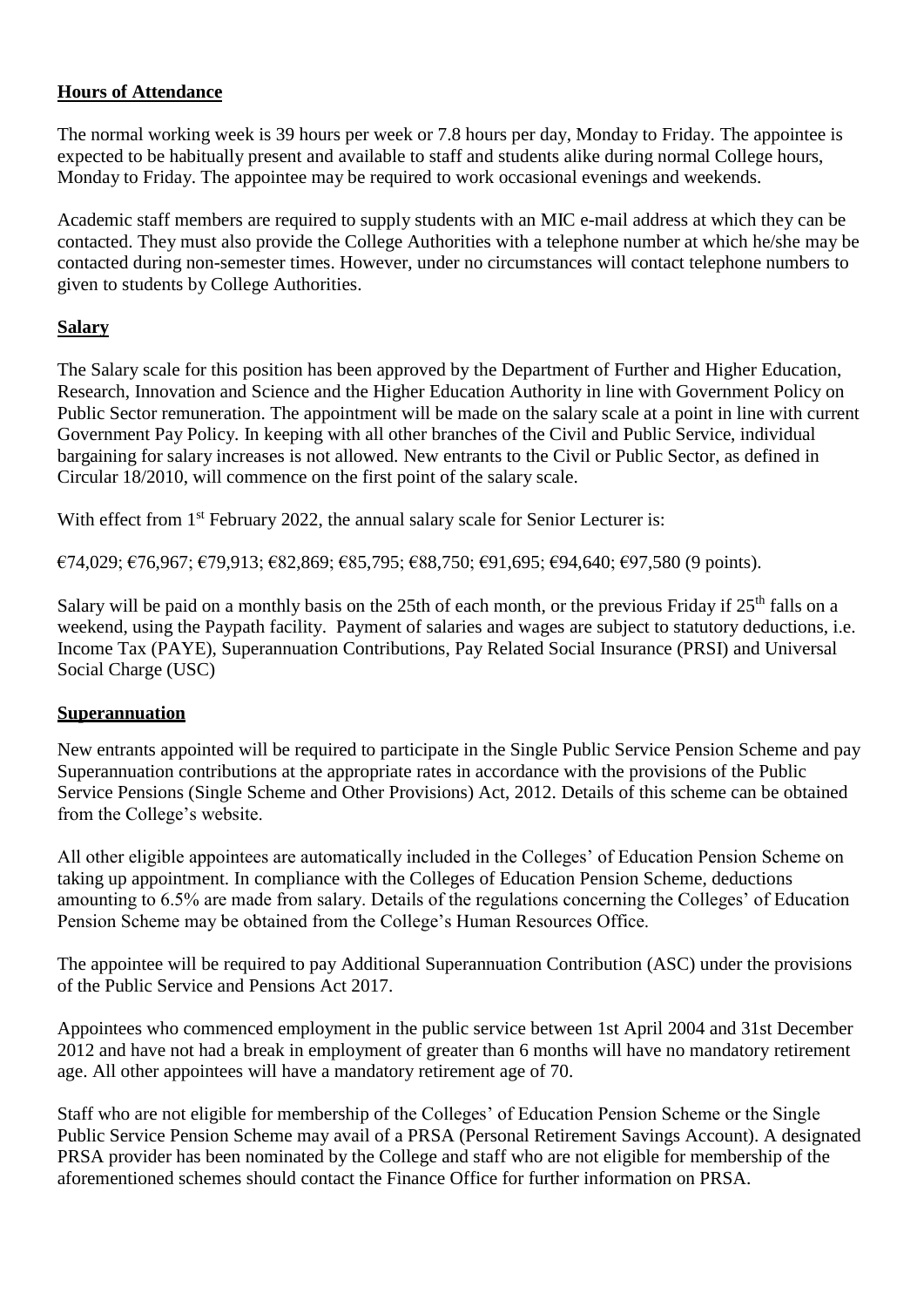### **Annual Leave**

In addition to Public Holidays, a minimum of 20 working days will be allowed per annum. Annual leave should be taken when students are off campus and the taking of leave must have the prior approval of the relevant Line Manager. Public Holidays are granted in accordance with the provisions of the Organisation of Working Time Act, 1997.

### **Sick Leave**

Employees who have a minimum 3 months continuous employment with the College may be granted sick pay subject to the terms of the Public Service Sick Leave Scheme. Sick pay is contingent on full cooperation and compliance with the Colleges absence management procedures.

### **Termination of Employment**

At least **three** calendar months written notice is required to resign this post.

On the termination of employment but before departing from the College, staff members are required to return to the College all books, reports, memoranda, correspondence, papers, records, reports, files including data held on electronic files, computer disks, electronically recorded discs, and any other documentation, and all other property, including office keys, belonging to the College or relating to its business or affairs which are in the possession of a staff member or under his/her control when the employment is terminated.

### **Confidentiality**

In the course of working in Mary Immaculate College, the person appointed may have access to or hear information concerning staff and/or students and/or the functioning and the business of the College. Such information acquired in the course of employment with the College, including any aspect of the College's responsibilities or operations, is considered to be confidential information. On no account must information concerning students, staff or other College business be divulged or discussed except in the performance of normal duties and, unless authorised to do so, this information shall not be communicated to a third party. In addition, records must never be left in a manner that unauthorised persons can obtain access to them and must be kept in safe custody when no longer required.

### **Health & Safety**

Mary Immaculate College attaches the highest regard to the safety, health and welfare of its employees. It is the duty of each employee to take reasonable care to protect the health and safety of themselves and of other people in the workplace. Each employee must comply with all health and safety policies and procedures in operation in Mary Immaculate College and familiarise him/herself with the Safety Statement.

Employees are obliged to wear any PPE (Personal Protective Equipment) that they may be provided with and no person shall intentionally or recklessly interfere with or misuse any appliance, protective clothing or other equipment provided in the workplace for health and safety purposes. Employees are statutorily/legally obliged to ensure that any accidents/incidents which may occur are reported promptly to the Health and Safety Officer on the MIC Accident/Incident Report Form.

### **College Policies, Rules and Regulations**

The College is a Public Sector employer and is bound by National Agreements. It is also bound by regulations, circulars and directives issued on behalf of Government by the Department of Finance, the Department of Education, the Department of Further and Higher Education, Research, Innovation and Science and the Higher Education Authority.

Employees are at all times subject to the provisions of the Code of Conduct for Staff, College policies, rules and regulations. These policies include but are not confined to Disciplinary & Grievance Policies, Dignity at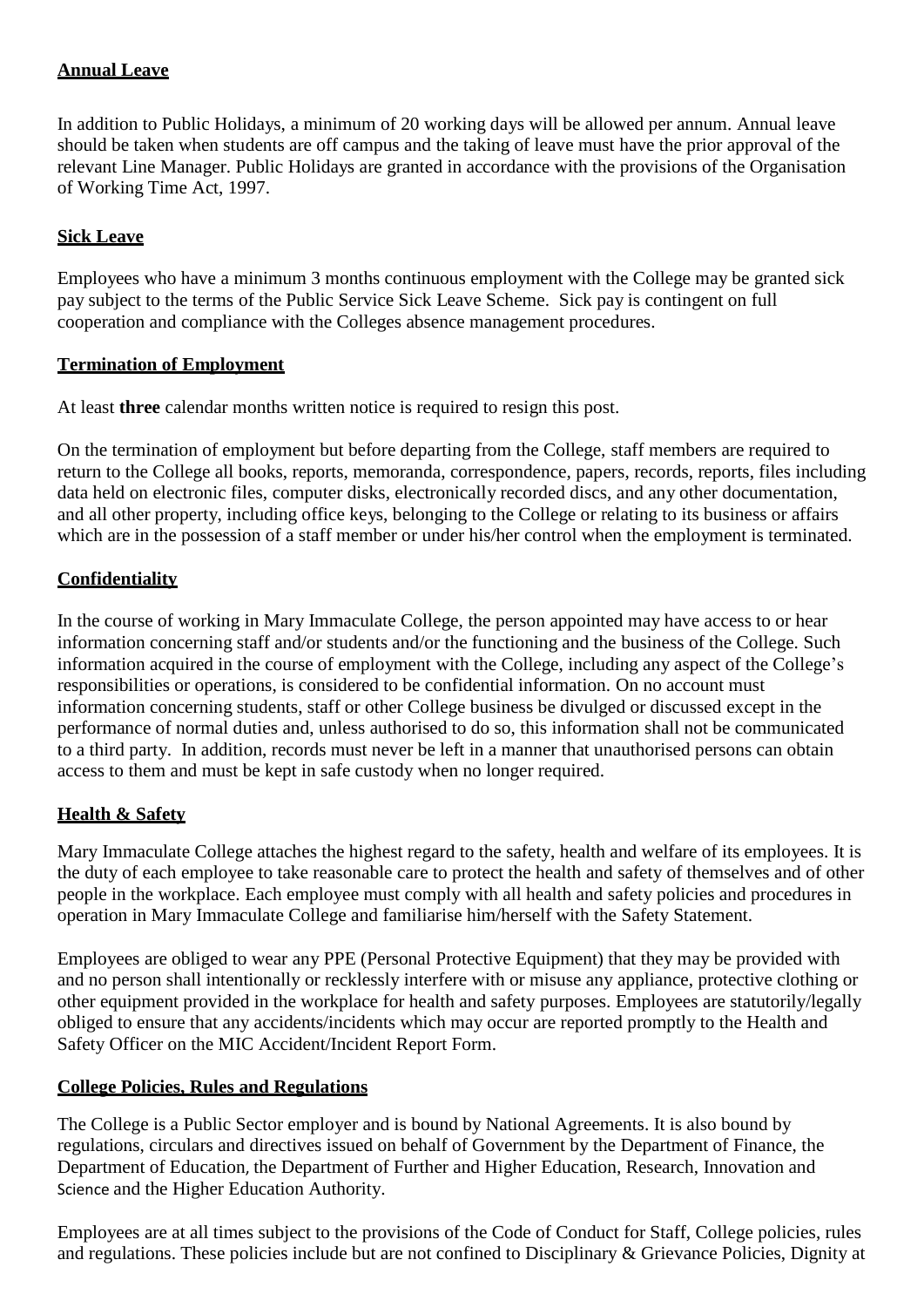Work, Examination Rules & Regulations, Policy on Responsible Computing and Use of Information Technology Facilities. All policies are outlined on the College's Staff Portal for College employees. All employees are required to familiarise themselves with the contents of Policies and Procedures, on the College's Staff Portal.

# **5. APPLICATION AND SELECTION PROCESS**

# **Method of Selection for Recommendation**

### *Shortlisting*

An expert group will convene to conduct shortlisting of applicants, measured against pre-determined criteria.

*The criteria that will be used to shortlist candidates for this appointment are:*

- a) A postgraduate qualification at doctoral level in Education or a cognate area;
- b) A minimum of five years' experience of teaching at third level;
- c) Relevant management and academic administration experience;
- d) Experience of programme development and delivery and a comprehensive understanding of academic regulations and approval processes;
- e) Experience in report writing and the development of policies, protocols and guidelines;
- f) Extensive expertise and an established record of research excellence in Education;
- g) Knowledge of contemporary issues and practices in the field of Higher Education;
- h) Display an understanding of MIC's commitment to the Irish Language as articulated in the MIC Strategic Plan 2023;
- i) Demonstrable capacity for leadership, coordination and change management;
- j) Expertise in on-line education, blended, distance and flexible learning routes;

Normally the number of applications received for a position exceeds that required to fill the position. While a candidate may meet the eligibility requirements of the competition, if the numbers applying for the position are such that it would not be practical to interview everyone, the College may decide that a limited number will be called to interview. This is not to suggest that other candidates are necessarily unsuitable to undertake the job, rather that there are some candidates, based on their application, appear to be better qualified and/or have more relevant experience. It is incumbent, therefore upon the applicant, to ensure that all relevant information is included in their application and that they clearly identify how they meet the specified candidate criteria.

#### *Interview*

A recommendation for appointment will be made by an Interview Board. The appointment will be based on this recommendation, except where considerations of health or an unsuitable record in previous employment warrants a departure. A panel will be formed from which appointments to the position of Director of Taught Postgraduate Studies in Education will be filled during the life of the panel (12 months).

### **Medical Examination**

For the purpose of satisfying requirements as to health, successful candidates, before being appointed, will be required to undergo pre-employment health screening.

### **Garda Vetting**

Successful applicants may be required to participate in Garda vetting. Specific instruction on this process will be given at the appropriate time. Applicants who do not comply with the College's requirements in this regard will be excluded from consideration for appointment. Applicants who have resided outside Ireland for a cumulative period of 36 months or more over the age of 18 years must furnish a Foreign Police Clearance (FPC) from the country or countries of residence. Please note; any costs incurred in this process will be borne by the applicant.